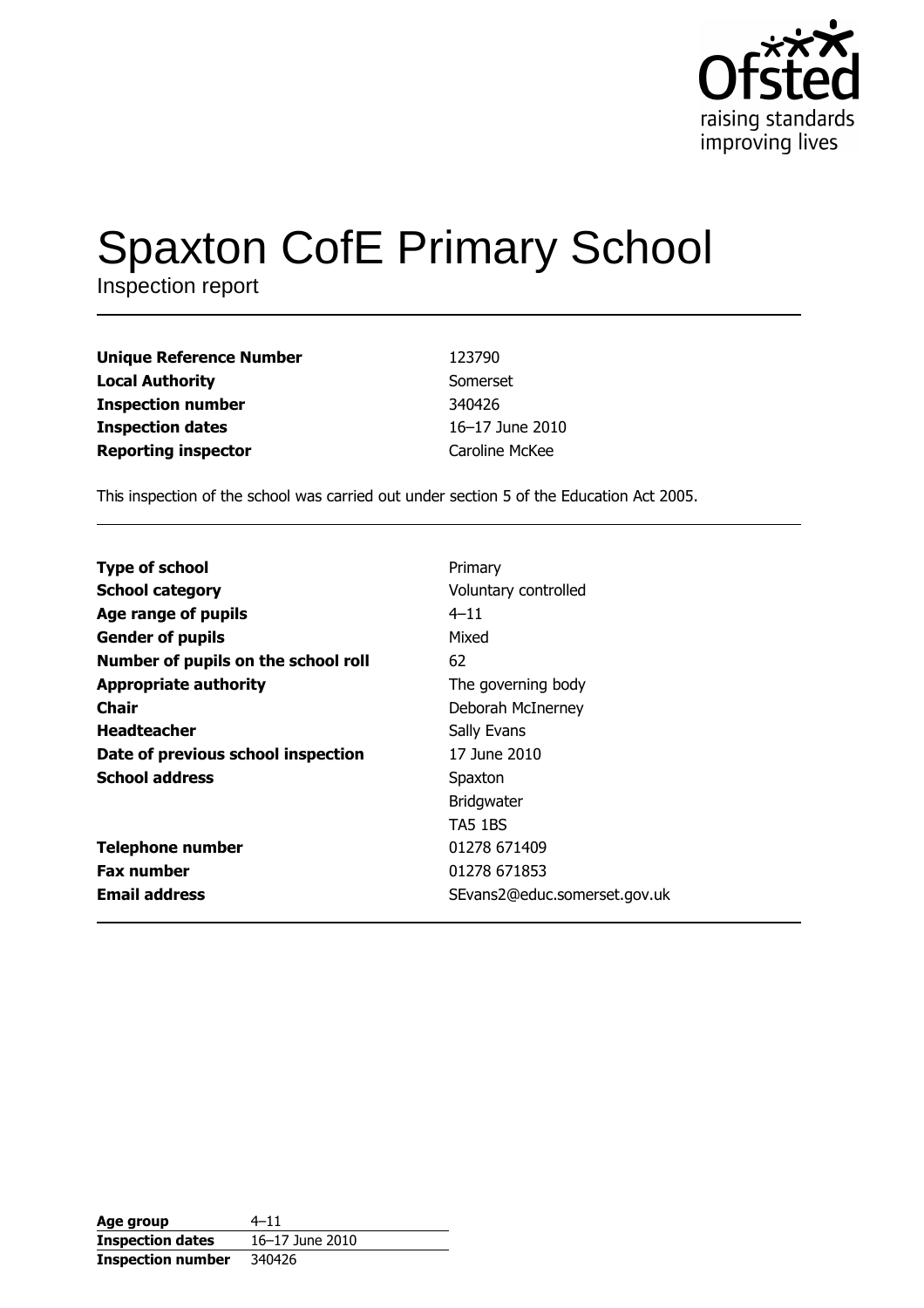The Office for Standards in Education, Children's Services and Skills (Ofsted) regulates and inspects to achieve excellence in the care of children and young people, and in education and skills for learners of all ages. It regulates and inspects childcare and children's social care, and inspects the Children and Family Court Advisory Support Service (Cafcass), schools, colleges, initial teacher training, work-based learning and skills training, adult and community learning, and education and training in prisons and other secure establishments. It rates council children's services, and inspects services for looked after children, safequarding and child protection.

Further copies of this report are obtainable from the school. Under the Education Act 2005, the school must provide a copy of this report free of charge to certain categories of people. A charge not exceeding the full cost of reproduction may be made for any other copies supplied.

If you would like a copy of this document in a different format, such as large print or Braille, please telephone 08456 404045, or email enquiries@ofsted.gov.uk.

You may copy all or parts of this document for non-commercial educational purposes, as long as you give details of the source and date of publication and do not alter the documentation in any way.

Royal Exchange Buildings St Ann's Square Manchester M2 7LA T: 08456 404045 Textphone: 0161 618 8524 E: enquiries@ofsted.gov.uk W: www.ofsted.gov.uk © Crown copyright 2010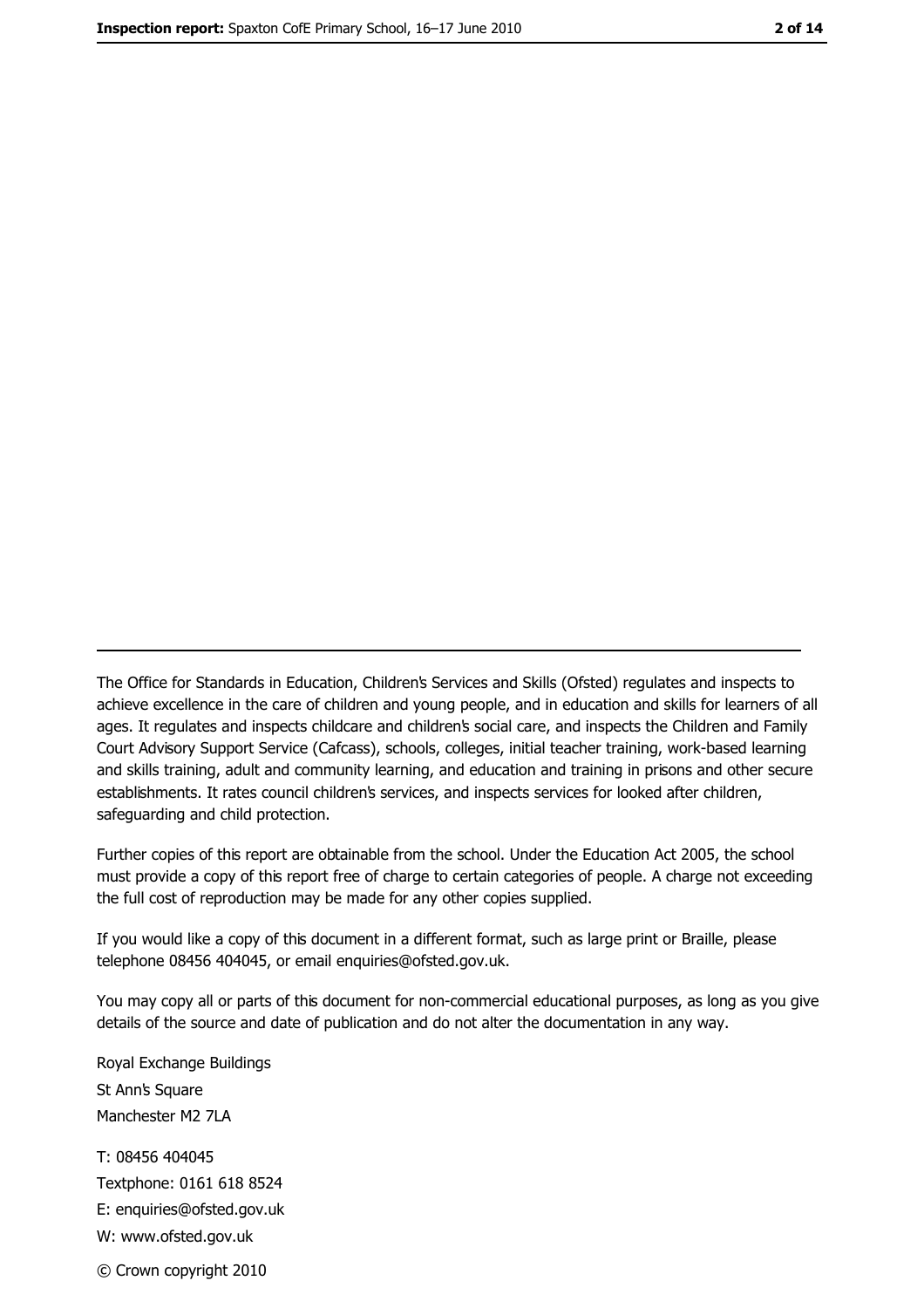# **Introduction**

This inspection was carried out by two additional inspectors. Seven lessons were observed and four teachers seen. The breakfast club, after-school club, extra-curricular club and off-site rehearsals for the school production were also observed. Meetings were held with the headteacher, staff, pupils and a member of the governing body. Inspectors observed the school's work, and looked at documents such as the school's development plan, pupils' work and monitoring and attendance records. Inspectors also evaluated the responses from 28 questionnaires from parents and carers and responses from pupils and staff.

The inspection team reviewed many aspects of the school's work. It looked in detail at the following:

- whether the school's current data support the pupils' improvements in 2009  $\blacksquare$
- how well the curriculum and provision for personal development impact on the  $\blacksquare$ all-round development of each pupil
- the effectiveness of the monitoring at all levels of leadership to ensure that  $\blacksquare$ academic improvements are being sustained.

# Information about the school

Spaxton Church of England Primary School is a smaller than average primary school. The proportion of pupils known to be eligible for free school meals is average, as is the percentage of pupils with special educational needs and/or disabilities. Almost all the pupils are White British and very few are at an early stage of learning English. The school provides a breakfast club and after-school provision. Children in the Early Years Foundation Stage are catered for in a mixed Reception and Year 1 class. The school holds a number of awards such as the Healthy Schools Award and Arts Mark.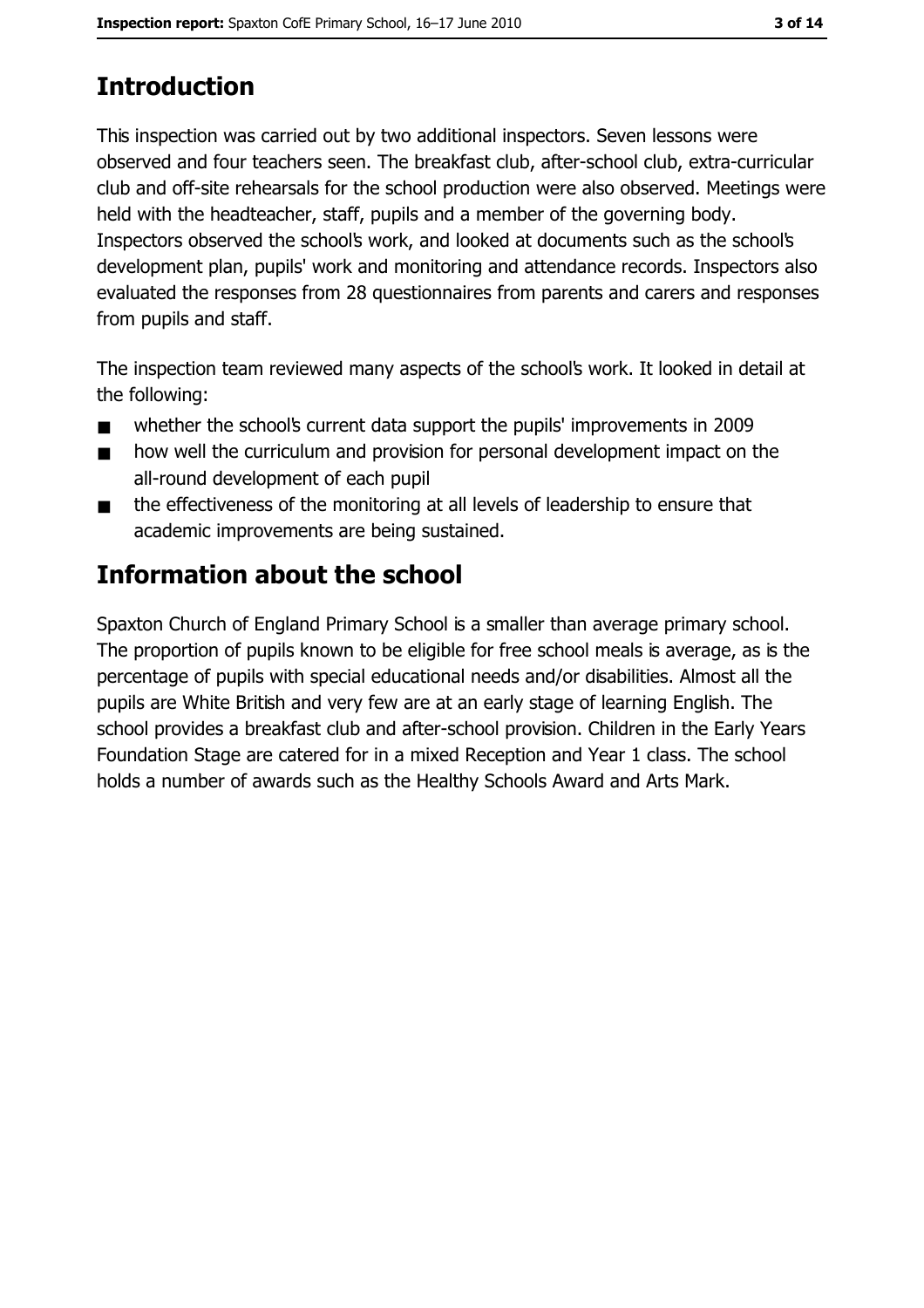# **Inspection judgements**

## Overall effectiveness: how good is the school?

#### The school's capacity for sustained improvement

## **Main findings**

Spaxton Church of England Primary School is a good school. Standards have improved since the previous inspection. Pupils make good progress and so by the time they leave in Year 6 they are above average. The school has worked hard to improve its curriculum to one that is outstanding. It is creative with a thematic approach and has a strong focus on the arts, providing a rich range of music, drama, art and dance. The pupils say they really enjoy all of the opportunities and it undoubtedly adds a dimension of confidence when speaking and performing.

The headteacher has fostered a whole-school team spirit and a corporate responsibility where everyone is encouraged to help make decisions. The school has a good understanding of how well it is doing. As a result, it has a good capacity to sustain its improvements. Although the governing body is supportive, it does not always ask questions to monitor all aspects of leadership.

Pupils benefit from very effective pastoral care to ensure that their personal needs are met. Parents are appreciative of the school. One wrote, The school has a very caring atmosphere and really acknowledges every child's individuality.' Those pupils who have special educational needs and/or disabilities, or those who are not making as much progress as they should, benefit from good support and from an effective team of teaching assistants. They work in a close partnership with class teachers to help pupils to make good progress.

Children in the Reception class get a good start to their education. They enter the school with skills and abilities that are a little below those expected for their age, although these can vary considerably with the small numbers in each group. The broad range of activities provided in the stimulating environment inside and outside mean that they learn well and make good progress. Progress in Key Stage 1 dips to satisfactory because there is less challenge for the pupils to excel in their learning. Progress accelerates again after this and continues through to Year 6. The school recognises the need to raise expectations again so that more pupils reach the higher levels. Standards are higher in reading than they are in mathematics and writing.

The school has established very effective partnerships with other organisations. For example, well-focused visits and projects with their associated secondary school, and specialist French and physical education teaching, ensure that pupils feel very comfortable and secure when they transfer. The school has worked hard to encourage parents to be more involved in their children's education. Although this is having a positive impact with parents of younger children, there are still too many pupils missing school for holidays. Attendance is broadly average and improving.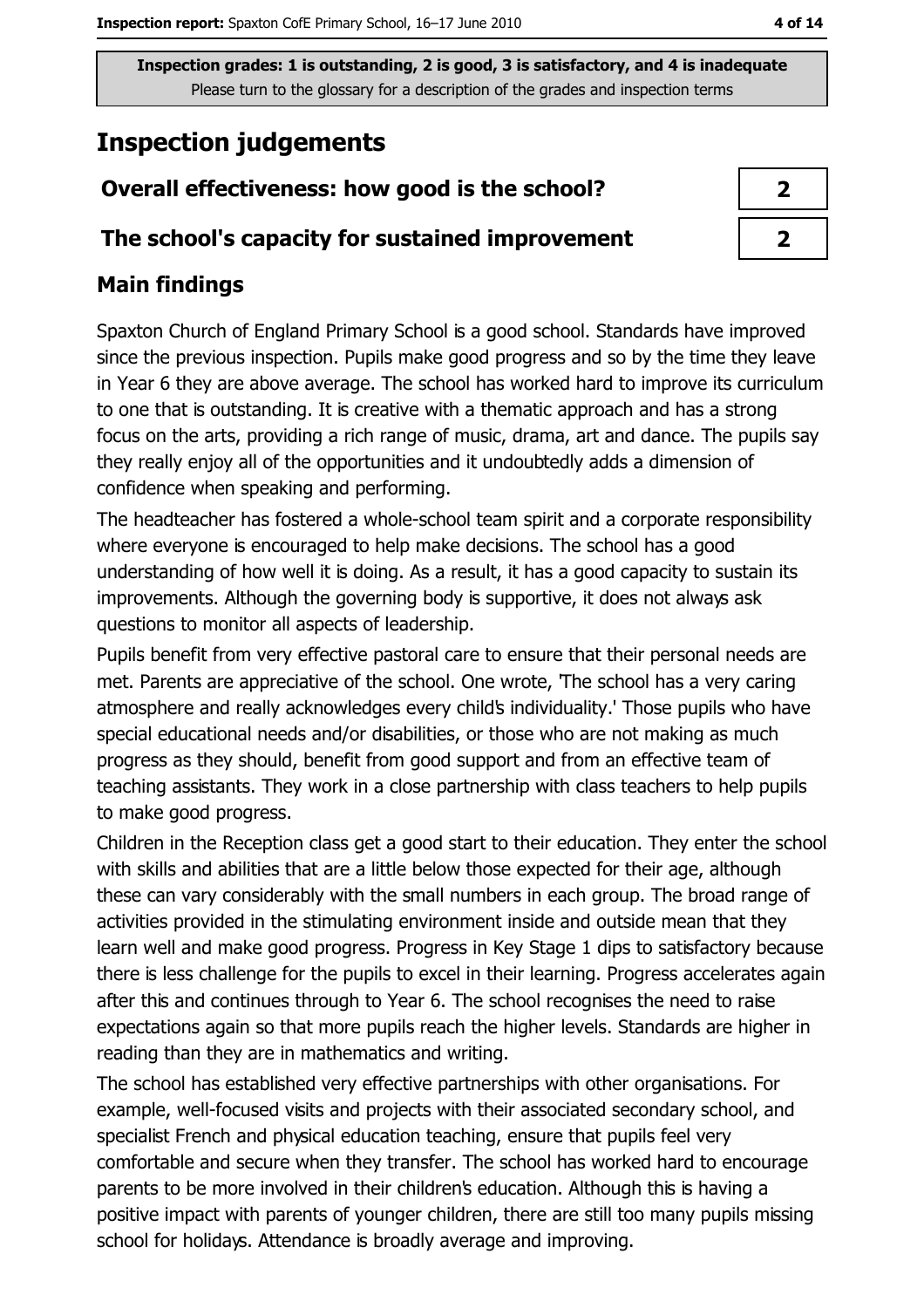Teaching is good overall. The very positive and supportive relationships between the teachers and the pupils ensure that they are attentive and focused on learning. They work well in groups and across different age groups. There is, however, insufficient information in the classrooms and in their books to inform pupils about what they need to do to improve. The quality of marking has not been systematically monitored and as a result, the pupils are not always able to take the initiative to improve their own learning.

#### What does the school need to do to improve further?

- Improve the quality of marking and availability of helpful quidance so that pupils  $\blacksquare$ understand and work independently to improve their learning.
- Accelerate the rate of progress for all pupils, particularly in mathematics and  $\blacksquare$ writing, by raising expectations.
- Embed a systematic approach to monitoring of teaching so that governors can fulfil  $\blacksquare$ their role more effectively and so the headteacher can effectively identify areas for improvement.

#### **Outcomes for individuals and groups of pupils**

Overall, pupils achieve well in lessons because they find them interesting and are keen to take part. For example, the good use of their own ideas of how to say ' no' led to some imaginative and lively script writing in Years 5 and 6 and also developed their moral understanding on a range of social issues that were relevant to their lives. Good support from teachers and teaching assistants has helped pupils to extend their writing and mathematical skills to be above average, though these are still not as strong as reading. The school has a good assessment system to track pupils' achievements. It clearly identifies the need for extra support for those who are not making expected progress. Although this system has not yet been extended to science, other data show that pupils are making satisfactory progress. Pupils with special educational needs and/or disabilities make good progress towards their learning targets. Ongoing oral feedback in lessons is effective but the marking of work does not clearly give the pupils a structured approach of how to improve nor is there sufficient information, or examples of high quality work in the classrooms, for pupils to explore their own ways to improve Pupils enjoy their learning. They are very attentive in lessons and their behaviour is outstanding. They support each other and show empathy for children who may be struggling with an aspect of work. Pupils have an excellent understanding about healthy lifestyles, and keep fit by participating enthusiastically in physical education lessons and in a good range of sports. They also have an excellent understanding of healthy eating, and there is a high take-up for the award-winning cooked school meals. The school council contributes successfully to the school and local communities, and was instrumental in improving the playtime facilities and creating a garden of reflection. Pupils' understanding of the world of work is enhanced by their involvement in fund-raising events for charities. Pupils' spiritual and moral development is excellent and

 $\mathbf{2}$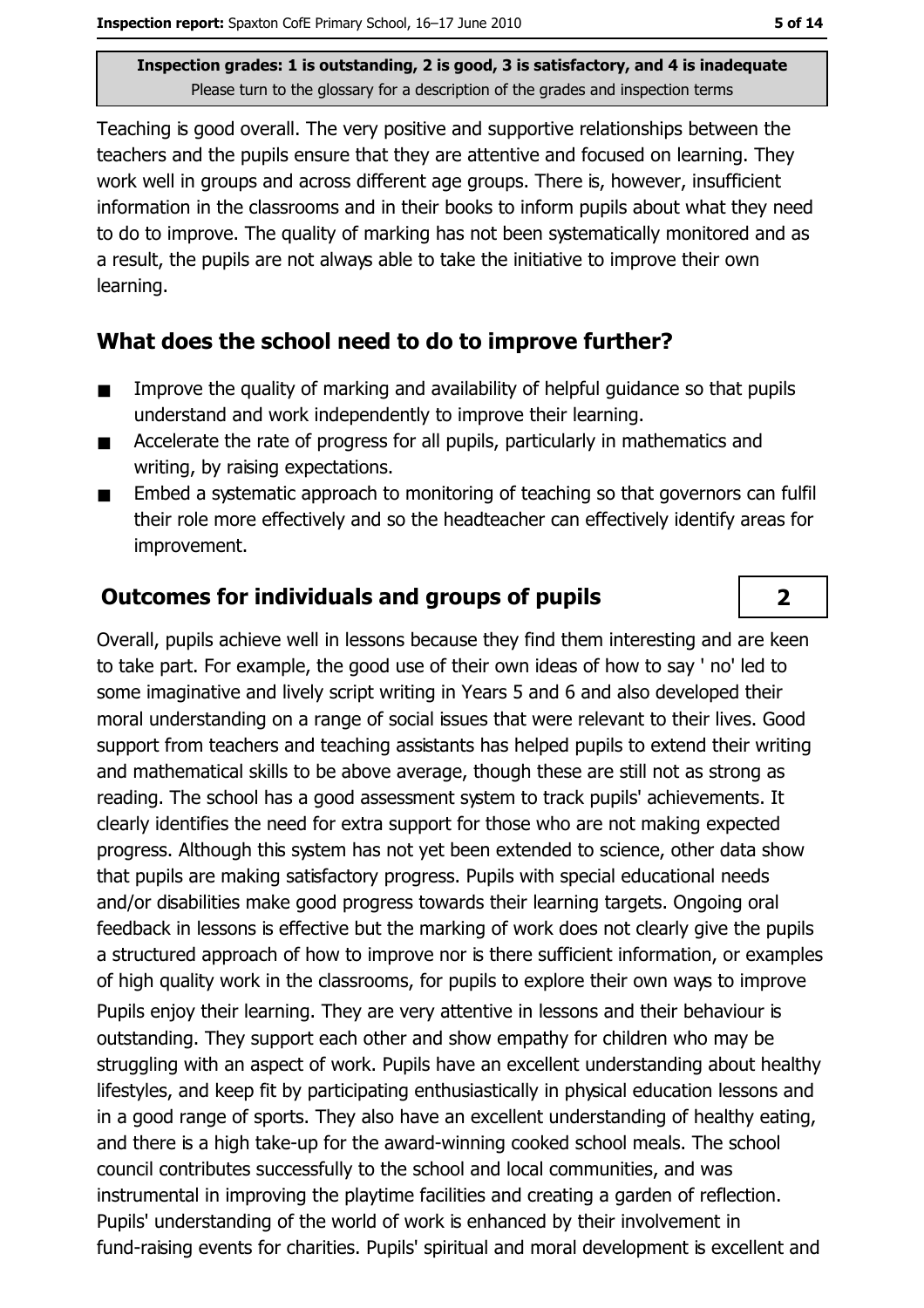reflects the school's Christian ethos. Their social and cultural development is good, although their knowledge of different parts of the British Isles and life in an urban society is not developed fully.

These are the grades for pupils' outcomes

| Pupils' achievement and the extent to which they enjoy their learning<br>Taking into account:                             | 2                        |
|---------------------------------------------------------------------------------------------------------------------------|--------------------------|
| Pupils' attainment <sup>1</sup>                                                                                           | $\overline{\phantom{a}}$ |
| The quality of pupils' learning and their progress                                                                        | $\overline{2}$           |
| The quality of learning for pupils with special educational needs and/or<br>disabilities and their progress               | $\overline{2}$           |
| The extent to which pupils feel safe                                                                                      | 1                        |
| <b>Pupils' behaviour</b>                                                                                                  | 1                        |
| The extent to which pupils adopt healthy lifestyles                                                                       | 1                        |
| The extent to which pupils contribute to the school and wider community                                                   | $\mathbf{2}$             |
| The extent to which pupils develop workplace and other skills that will<br>contribute to their future economic well-being | $\overline{\mathbf{2}}$  |
| Taking into account:<br>Pupils' attendance <sup>1</sup>                                                                   | 3                        |
| The extent of pupils' spiritual, moral, social and cultural development                                                   | 1                        |

#### How effective is the provision?

Lessons are well planned and organised. Teachers manage their classes well to ensure that pupils stay focused on their learning. Most teachers use interesting resources and maintain a good pace to lessons. Teachers use questions successfully to encourage pupils to share their ideas, although they do not consistently challenge pupils to extend a deeper level of thinking. Discussions with the pupils show that they find teachers' marking of their work generally helpful in identifying what they need to improve, although this has not been consistent throughout the year.

The outstanding curriculum offers a wide range of interesting activities and is enhanced well by extra-curricular clubs, visits and visitors. For example, a choreographer and a professional musician worked with all the pupils to present the school dance production at a professional theatre and linked it to the current theme of the rainforest. Not only

The grades for attainment and attendance are: 1 is high; 2 is above average; 3 is broadly average; and 4 is low.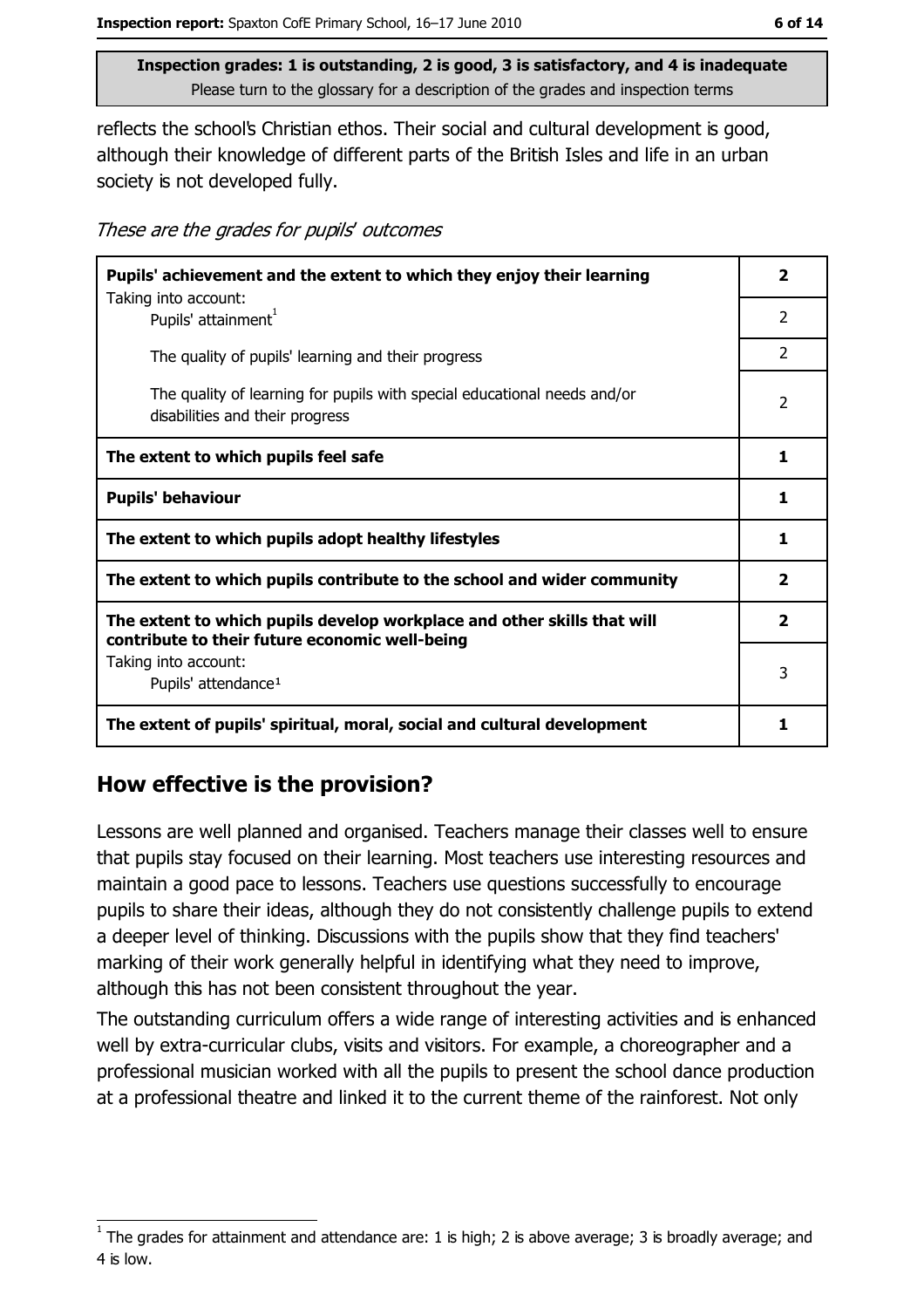did it advance their knowledge of the theme, it developed leadership skills, independence, team work and enhanced their self-esteem. The pupils have a say in what they want to learn when planning the curriculum and enjoy this ownership. Good links with local secondary schools provide good opportunities for pupils to extend their sporting skills.

The good care and support are key factors in helping pupils enjoy school and encouraging them to try hard. Pupils benefit from good support in classroom activities and through effective induction processes when they join the school and particularly good support when they move to their next school. Pupils whose circumstances make them vulnerable benefit particularly from close individual attention and the school's effective links with external agencies. The care and educational elements of the school's breakfast and after-school clubs effectively build on the school's creative ethos and are valuable additions for the pupils who attend. They are very well managed and organised, meeting all safety requirements.

These are the grades for the quality of provision

| The quality of teaching                                                                                    |  |
|------------------------------------------------------------------------------------------------------------|--|
| Taking into account:<br>The use of assessment to support learning                                          |  |
|                                                                                                            |  |
| The extent to which the curriculum meets pupils' needs, including, where<br>relevant, through partnerships |  |
| The effectiveness of care, guidance and support                                                            |  |

## How effective are leadership and management?

Since the last inspection, the school has successfully improved the quality of teaching, curriculum and care and support. Governors continue to be supportive and recognise the need to be increasingly involved in improving the school. The evaluation of teaching is helping to raise standards but is not systematically monitored at regular intervals. The school is very effective in promoting equal opportunities, particularly for pupils with special educational needs and/or disabilities and tackling discrimination. Pupils are treated as individuals and their needs are well met. The school has improved its engagement with parents and carers since the last inspection, for example through improved communication and an open forum for parents to attend. It has worked hard to improve attendance and to get all parents to adhere to the school's policy for holidays. A few parents have been slow to respond. The school develops cohesion within its own community very successfully. It actively promotes cohesion within the local community, for example through links with the church and other village concerns. Its action plan highlights the need to develop links with communities in the wider national frame. The curriculum ensures that pupils have a good knowledge of other religions and they enjoy their links with a school in Kenya.

All safeguarding procedures are carried out effectively to provide a secure and safe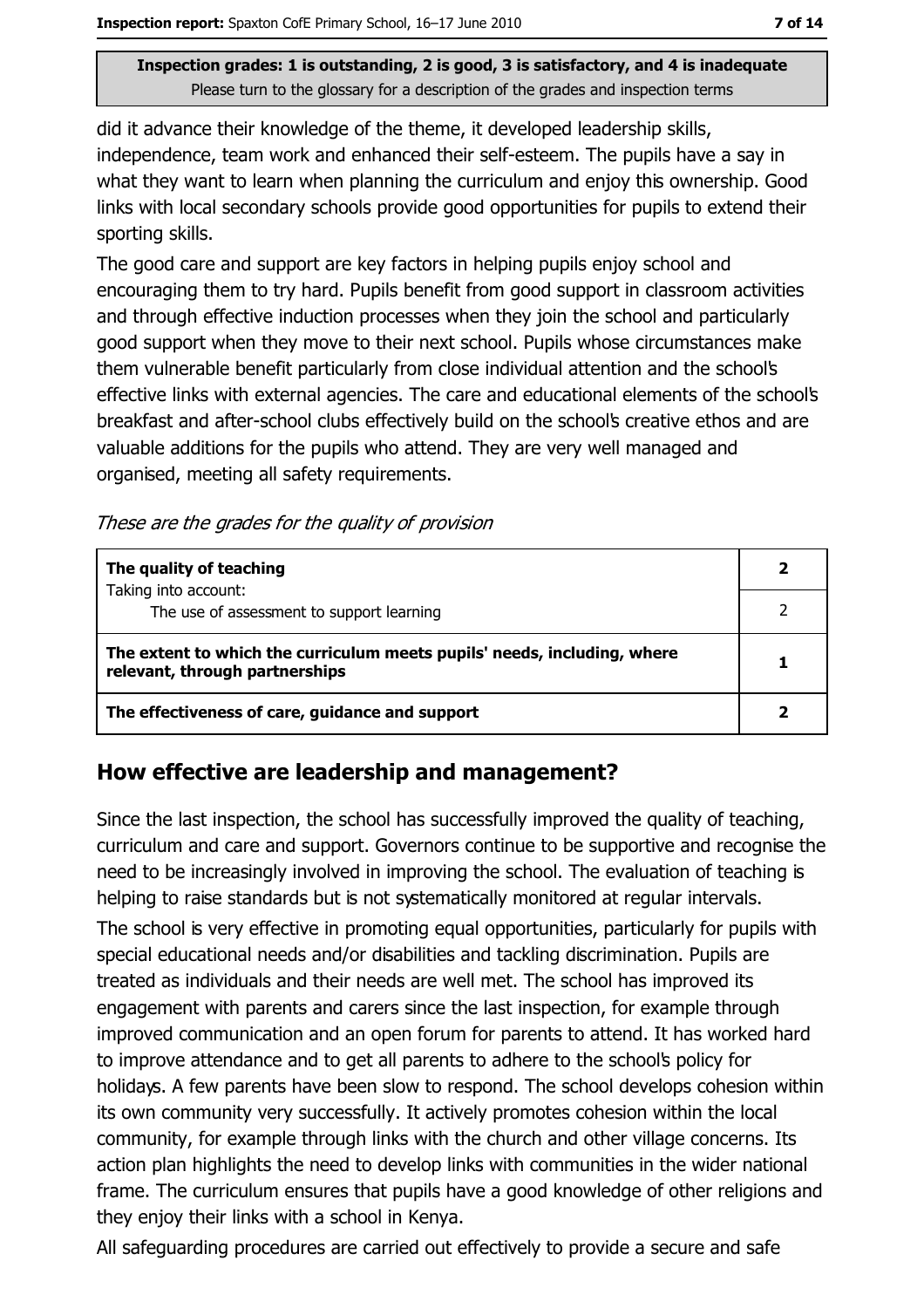learning environment. The headteacher and governors place high priority on pupils' safety and procedures are managed well. Regular training for staff, particularly in child protection issues, ensures that they are vigilant and provide good support.

These are the grades for leadership and management

| The effectiveness of leadership and management in embedding ambition and<br>driving improvement                                                                     | $\overline{\mathbf{2}}$ |
|---------------------------------------------------------------------------------------------------------------------------------------------------------------------|-------------------------|
| Taking into account:<br>The leadership and management of teaching and learning                                                                                      | 2                       |
| The effectiveness of the governing body in challenging and supporting the<br>school so that weaknesses are tackled decisively and statutory responsibilities<br>met | 3                       |
| The effectiveness of the school's engagement with parents and carers                                                                                                | $\overline{\mathbf{2}}$ |
| The effectiveness of partnerships in promoting learning and well-being                                                                                              | 1                       |
| The effectiveness with which the school promotes equality of opportunity and<br>tackles discrimination                                                              |                         |
| The effectiveness of safeguarding procedures                                                                                                                        | $\overline{\mathbf{2}}$ |
| The effectiveness with which the school promotes community cohesion                                                                                                 | $\overline{2}$          |
| The effectiveness with which the school deploys resources to achieve<br>value for money                                                                             | 2                       |

## **Early Years Foundation Stage**

Reception Year children make good progress because they benefit from a well-planned and organised programme of activities. They settle in quickly because of the very good links made prior to their arrival in school. Parents are pleased with the way in which their children settle and how they are kept informed and involved. There is mostly a good balance of activities that are led by adults and those that the children choose to do themselves; however, sometimes, there is too much control rather than guidance. Relationships are good. Staff know the children well, and have a good understanding of their different interests and how they learn. Teaching is good and adults provide consistently good support to each child and promote their learning successfully. Good leadership and management have maintained a strong focus on checking carefully on how each child is doing.

Detailed planning ensures that the range of activities covers all required areas of learning. For example, the outdoor area is used fully to include a wide variety of activities, although there are too few displays of numbers to develop numerical skills. Staff make good use of detailed assessment information to ensure that individual needs are met. As a result, children make good progress in all areas of learning.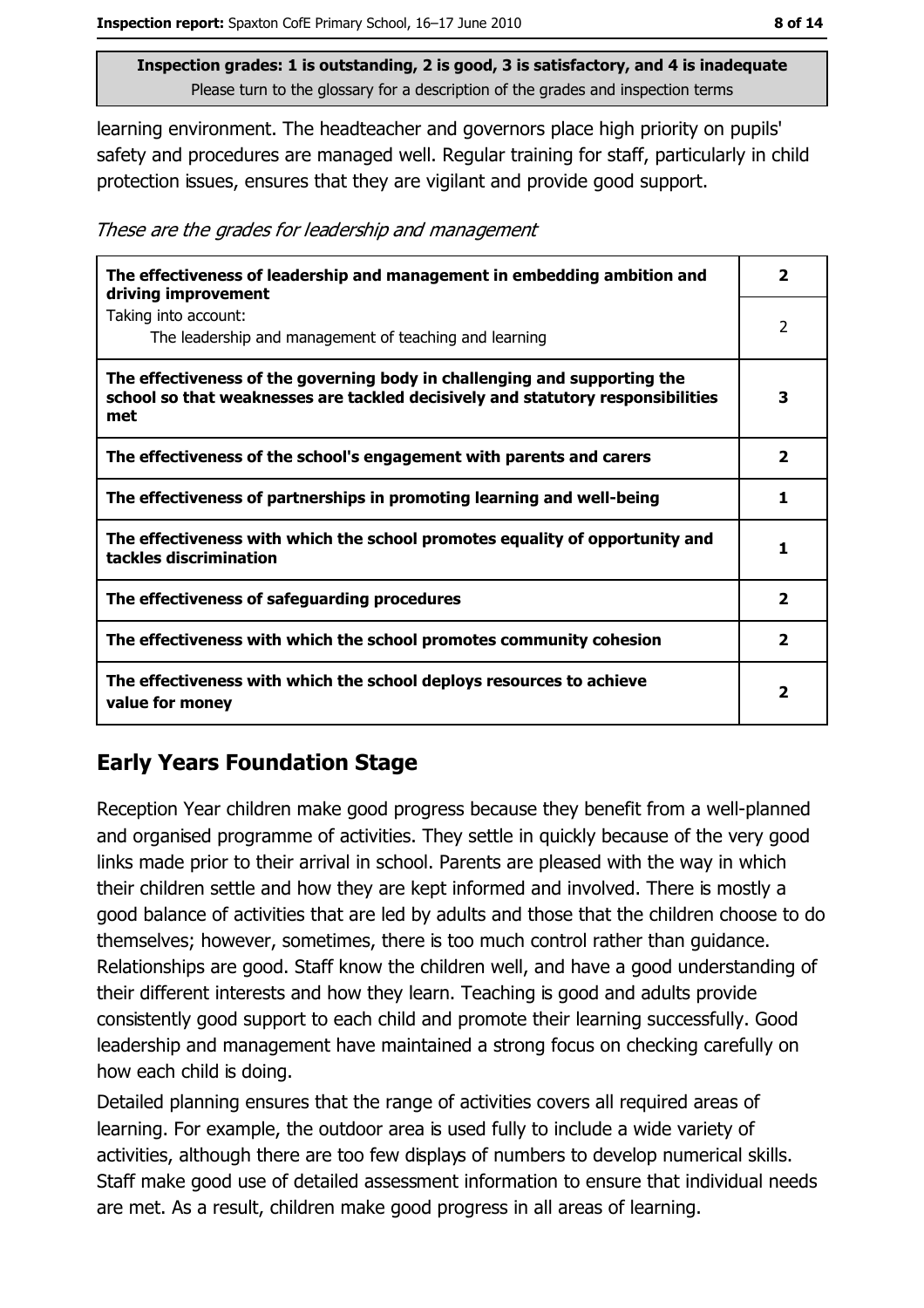These are the grades for the Early Years Foundation Stage

| <b>Overall effectiveness of the Early Years Foundation Stage</b><br>Taking into account:     |                |
|----------------------------------------------------------------------------------------------|----------------|
| Outcomes for children in the Early Years Foundation Stage                                    |                |
| The quality of provision in the Early Years Foundation Stage                                 |                |
| The effectiveness of leadership and management of the Early Years<br><b>Foundation Stage</b> | $\overline{2}$ |

#### **Views of parents and carers**

Responses were received from half of the families at the school. The overwhelming majority were supportive and appreciative of the school. Almost all felt that their children were making enough progress. There were some concerns over leadership and teaching but the team and many other parental comments found these to be at least good. One concern was about how swiftly the school identified children with special educational needs; however, other parents felt that this was very well managed. There were extremely positive comments about the ethos of the school and the high levels of support for individual needs. The inspection team was in agreement with these views.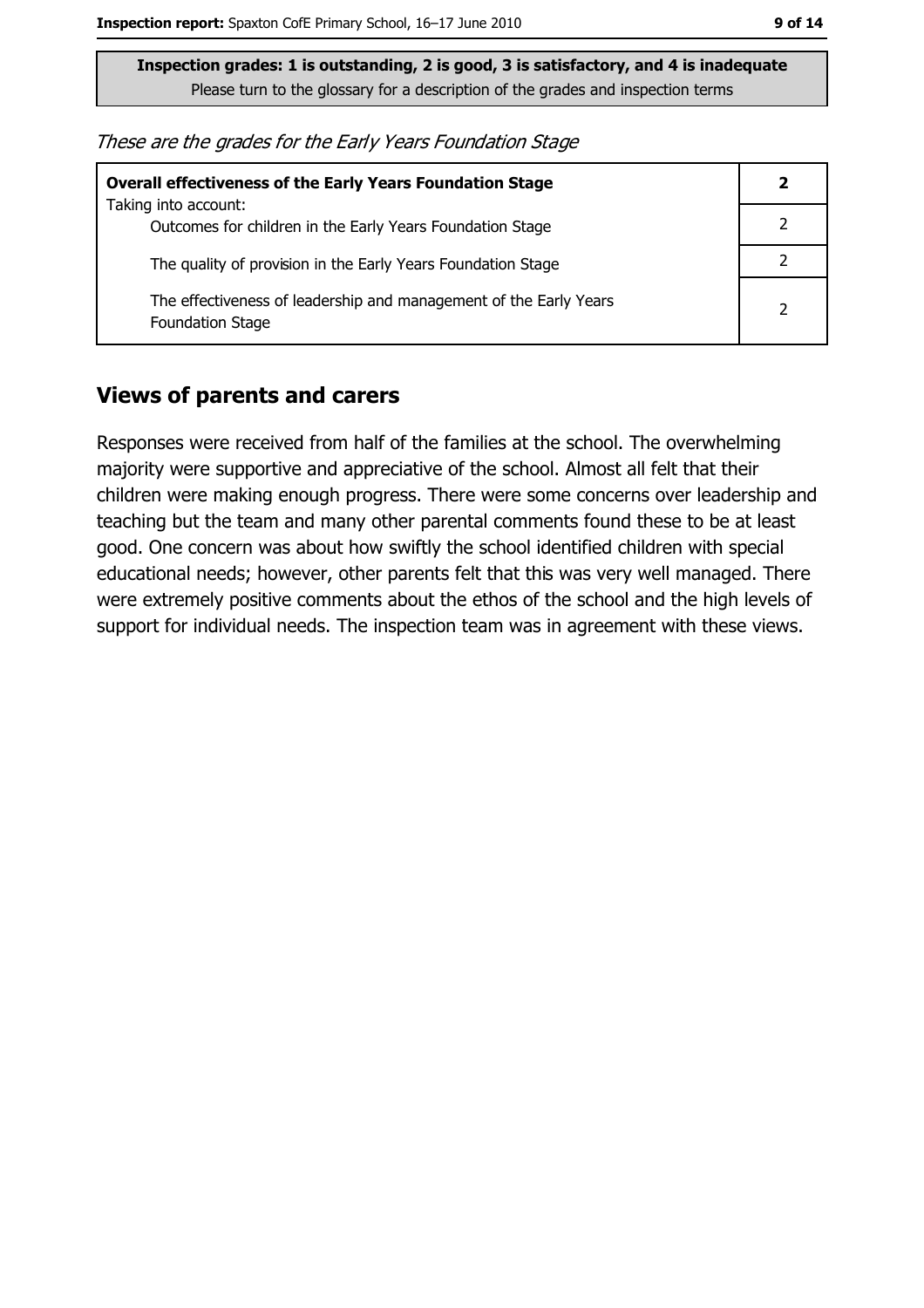## Responses from parents and carers to Ofsted's questionnaire

Ofsted invited all the registered parents and carers of pupils registered at Spaxton Church of England Primary School to complete a questionnaire about their views of the school.

In the questionnaire, parents and carers were asked to record how strongly they agreed with 13 statements about the school.

The inspection team received 28 completed questionnaires by the end of the on-site inspection. In total, there are 62 pupils registered at the school.

| <b>Statements</b>                                                                                                                                                                                                                                       | <b>Strongly</b><br><b>Agree</b> |               | <b>Agree</b> |               | <b>Disagree</b> |               | <b>Strongly</b><br>disagree |               |
|---------------------------------------------------------------------------------------------------------------------------------------------------------------------------------------------------------------------------------------------------------|---------------------------------|---------------|--------------|---------------|-----------------|---------------|-----------------------------|---------------|
|                                                                                                                                                                                                                                                         | <b>Total</b>                    | $\frac{1}{2}$ | <b>Total</b> | $\frac{0}{0}$ | <b>Total</b>    | $\frac{0}{0}$ | <b>Total</b>                | $\frac{1}{2}$ |
| My child enjoys school                                                                                                                                                                                                                                  | 20                              | 71            | 7            | 25            | 1               | 4             | 0                           | 0             |
| The school keeps my child<br>safe                                                                                                                                                                                                                       | 17                              | 61            | 9            | 32            | $\overline{2}$  | 7             | 0                           | 0             |
| The school informs me<br>about my child's progress                                                                                                                                                                                                      | 14                              | 50            | 11           | 39            | $\overline{2}$  | 7             | $\mathbf{0}$                | 0             |
| My child is making enough<br>progress at this school                                                                                                                                                                                                    | 18                              | 64            | 8            | 29            | $\mathbf{1}$    | 4             | 0                           | 0             |
| The teaching is good at this<br>school                                                                                                                                                                                                                  | 20                              | 71            | 6            | 21            | $\overline{2}$  | 7             | 0                           | 0             |
| The school helps me to<br>support my child's learning                                                                                                                                                                                                   | 17                              | 61            | 9            | 32            | $\overline{2}$  | 7             | 0                           | 0             |
| The school helps my child to<br>have a healthy lifestyle                                                                                                                                                                                                | 15                              | 54            | 11           | 39            | $\overline{2}$  | 7             | 0                           | 0             |
| The school makes sure that<br>my child is well prepared for<br>the future (for example<br>changing year group,<br>changing school, and for<br>children who are finishing<br>school, entering further or<br>higher education, or<br>entering employment) | 14                              | 50            | 11           | 39            | $\overline{2}$  | 7             | $\mathbf 0$                 | 0             |
| The school meets my child's<br>particular needs                                                                                                                                                                                                         | 15                              | 54            | 11           | 39            | $\overline{2}$  | 7             | 0                           | 0             |
| The school deals effectively<br>with unacceptable behaviour                                                                                                                                                                                             | 13                              | 46            | 10           | 36            | $\mathbf{1}$    | 4             | 0                           | 0             |
| The school takes account of<br>my suggestions and<br>concerns                                                                                                                                                                                           | 13                              | 46            | 10           | 36            | 5               | 18            | 0                           | 0             |
| The school is led and<br>managed effectively                                                                                                                                                                                                            | 14                              | 50            | 8            | 29            | 5               | 18            | 0                           | 0             |
| Overall, I am happy with my<br>child's experience at this<br>school                                                                                                                                                                                     | 16                              | 57            | 9            | 32            | 3               | 11            | 0                           | 0             |

The table above summarises the responses that parents and carers made to each statement. The percentages indicate the proportion of parents and carers giving that response out of the total number of completed questionnaires. Where one or more parents and carers chose not to answer a particular question, the percentages will not add up to 100%.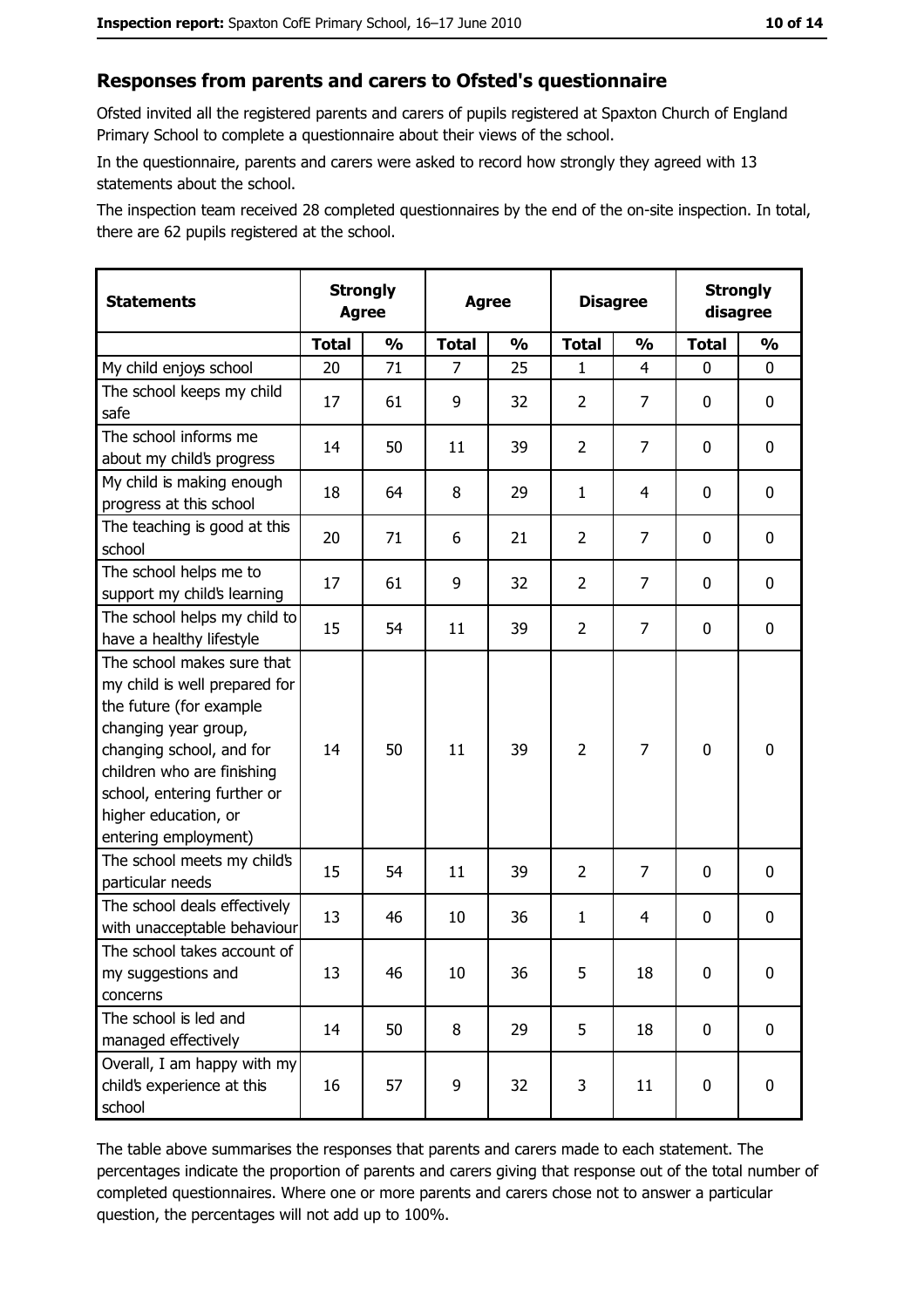# Glossary

| Grade   | <b>Judgement</b> | <b>Description</b>                                                                                                                                                                                                               |
|---------|------------------|----------------------------------------------------------------------------------------------------------------------------------------------------------------------------------------------------------------------------------|
| Grade 1 | Outstanding      | These features are highly effective. An oustanding<br>school provides exceptionally well for its pupils' needs.                                                                                                                  |
| Grade 2 | Good             | These are very positive features of a school. A school<br>that is good is serving its pupils well.                                                                                                                               |
| Grade 3 | Satisfactory     | These features are of reasonable quality. A satisfactory<br>school is providing adequately for its pupils.                                                                                                                       |
| Grade 4 | Inadequate       | These features are not of an acceptable standard. An<br>inadequate school needs to make significant<br>improvement in order to meet the needs of its pupils.<br>Ofsted inspectors will make further visits until it<br>improves. |

## What inspection judgements mean

#### **Overall effectiveness of schools**

|                       | Overall effectiveness judgement (percentage of<br>schools) |      |                     |                   |
|-----------------------|------------------------------------------------------------|------|---------------------|-------------------|
| <b>Type of school</b> | <b>Outstanding</b>                                         | Good | <b>Satisfactory</b> | <b>Inadequate</b> |
| Nursery schools       | 51                                                         | 45   | 0                   | 4                 |
| Primary schools       | 6                                                          | 41   | 42                  | 10                |
| Secondary schools     | 8                                                          | 34   | 44                  | 14                |
| Sixth forms           | 10                                                         | 37   | 50                  | 3                 |
| Special schools       | 32                                                         | 38   | 25                  | 5                 |
| Pupil referral units  | 12                                                         | 43   | 31                  | 14                |
| All schools           | 9                                                          | 40   | 40                  | 10                |

New school inspection arrangements were introduced on 1 September 2009. This means that inspectors now make some additional judgements that were not made previously.

The data in the table above is for the period 1 September to 31 December 2009 and is the most recently published data available (see www.ofsted.gov.uk). Please note that the sample of schools inspected during the autumn term 2009 was not representative of all schools nationally, as weaker schools are inspected more frequently than good or outstanding schools.

Percentages are rounded and do not always add exactly to 100. Secondary school figures include those that have sixth forms, and sixth form figures include only the data specifically for sixth form inspection judgements.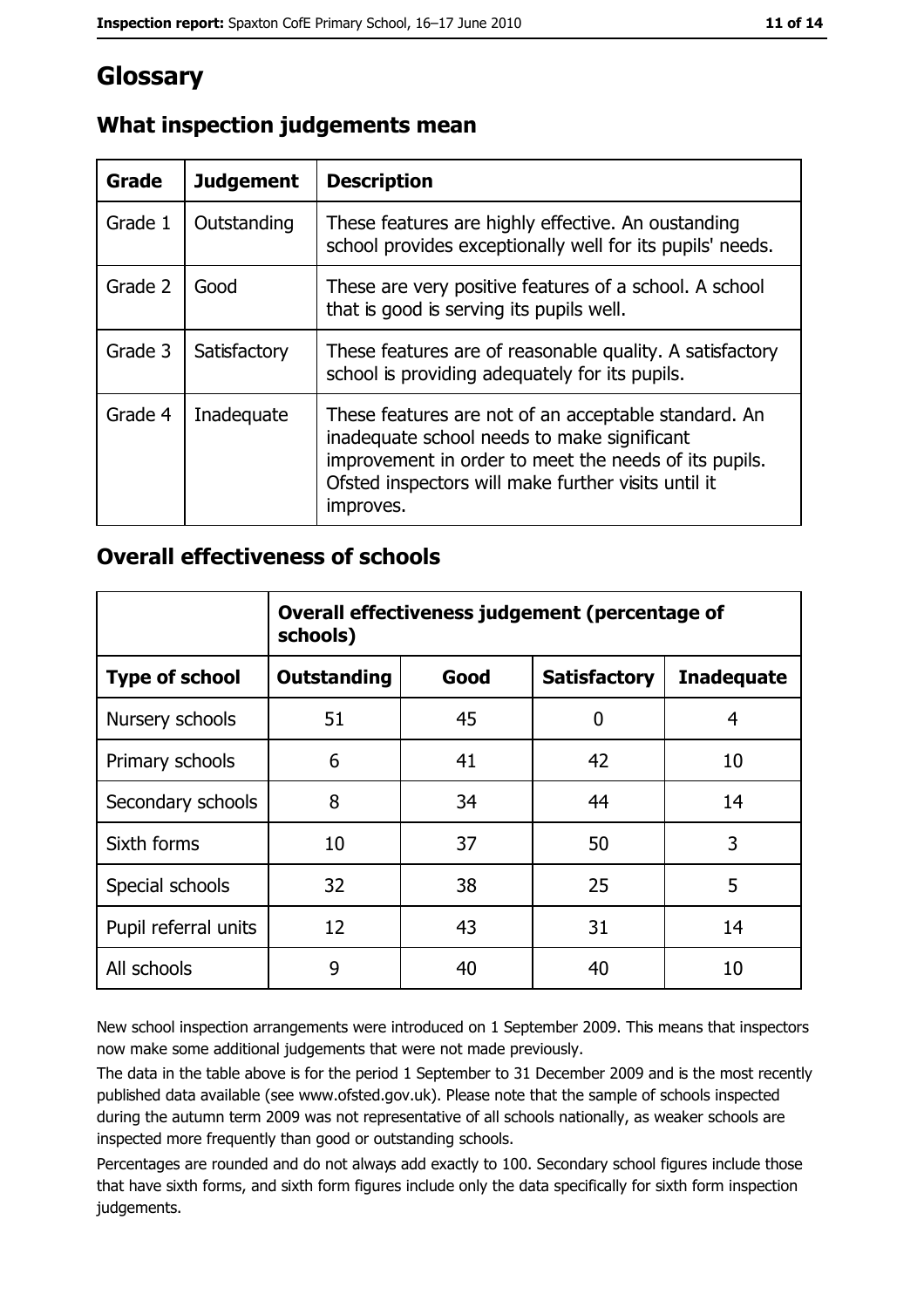# **Common terminology used by inspectors**

| Achievement:                  | the progress and success of a pupil in<br>their learning, development or training.                                                                                                                                                                                                                           |
|-------------------------------|--------------------------------------------------------------------------------------------------------------------------------------------------------------------------------------------------------------------------------------------------------------------------------------------------------------|
| Attainment:                   | the standard of the pupils' work shown by<br>test and examination results and in<br>lessons.                                                                                                                                                                                                                 |
| Capacity to improve:          | the proven ability of the school to<br>continue improving. Inspectors base this<br>judgement on what the school has<br>accomplished so far and on the quality of<br>its systems to maintain improvement.                                                                                                     |
| Leadership and management:    | the contribution of all the staff with<br>responsibilities, not just the headteacher,<br>to identifying priorities, directing and<br>motivating staff and running the school.                                                                                                                                |
| Learning:                     | how well pupils acquire knowledge,<br>develop their understanding, learn and<br>practise skills and are developing their<br>competence as learners.                                                                                                                                                          |
| <b>Overall effectiveness:</b> | inspectors form a judgement on a school's<br>overall effectiveness based on the findings<br>from their inspection of the school. The<br>following judgements, in particular,<br>influence what the overall effectiveness<br>judgement will be.                                                               |
|                               | The school's capacity for sustained<br>improvement.<br>Outcomes for individuals and groups<br>of pupils.<br>The quality of teaching.<br>The extent to which the curriculum<br>meets pupil's needs, including where<br>relevant, through partnerships.<br>The effectiveness of care, guidance<br>and support. |
| Progress:                     | the rate at which pupils are learning in<br>lessons and over longer periods of time. It<br>is often measured by comparing the<br>pupils' attainment at the end of a key<br>stage with their attainment when they<br>started.                                                                                 |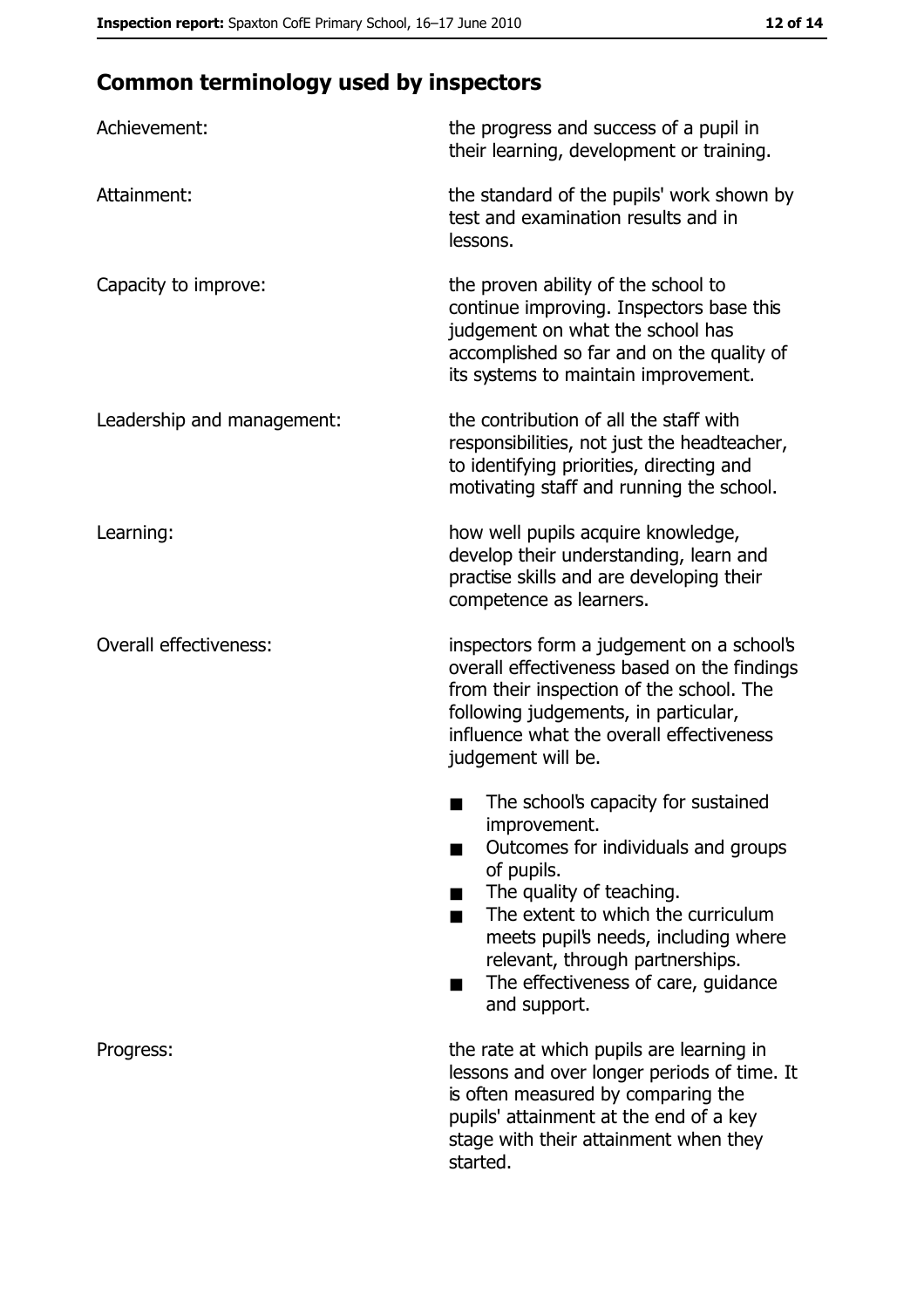This letter is provided for the school, parents and carers to share with their children. It describes Ofsted's main findings from the inspection of their school.



18 June 2010

**Dear Pupils** 

Inspection of Spaxton Church of England Primary School, Spaxton TA5 1BS Thank you all so much for making us feel so welcome at your good school. Nearly everything about your school is good: the teaching, how well the school is led and managed by your headteacher, and how well you make progress to attain above the levels expected for your age. Your behaviour is outstanding because of how you help and support each other, and so is your understanding of how to stay safe and live

healthily, and your aspirations to reach for the best possible especially when performing. I was most impressed with your rehearsal at the theatre, especially when playing the boom whackers with no adult help at all.

You have an exciting curriculum that gives you such a wide range of experiences and the chance to try your best in sport, music, drama and dance. The displays around the school are lively, exciting and show off so well all that you achieve, especially your animation work. We found that the teachers and other staff care for you so that you are safe and very well prepared for your next school and life in general. We were impressed with your headteacher and the way she makes you feel about how well you can do. She encourages the staff to improve their teaching and try new ideas to make your learning fun.

We have agreed with your school that there are three things that will help it to become even better.

- We have asked the teachers to improve the marking of your work and share  $\blacksquare$ information about what you can do to improve, so that you can better plan your own next steps of learning.
- We want the teachers to increase the challenge for all pupils, particularly in  $\blacksquare$ mathematics and writing, so that you make even faster progress.
- We have also asked the headteacher and governors to create a method of  $\blacksquare$ systematically checking that teaching improves and is consistently good.

We wish you all every best wish for your future lives!

Yours sincerely

Caroline McKee

Lead inspector